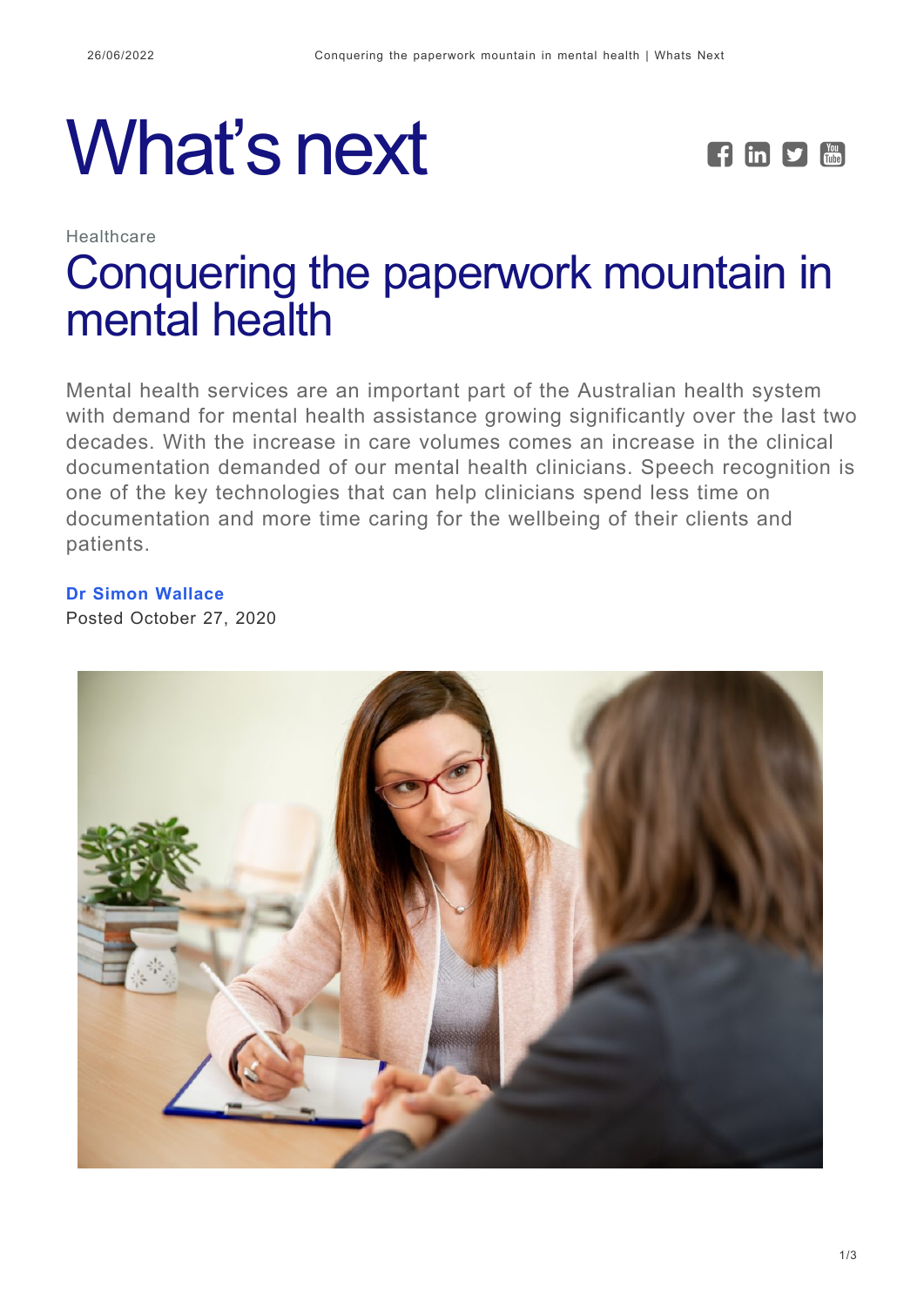According to the Australian Institute of Health & Welfare, 10.6% of the Australian population received Medicare-subscribed mental health-specific services in 2018-2019, increasing from 5.7% in 2008-2009.

More recently, the demand for mental health support has been compounded by the prevalence of COVID-19 as Australians deal with the impacts of the pandemic. With calls to Beyond Blue support services, from Victoria only, doubling in the first two weeks of July and studies conducted in the height of the restrictions showing mental health problems twice as prevalent as in non-pandemic circumstances, the demand for mental health support is strong across the country.

Inevitably, the surge for mental health assistance will exacerbate the volume of documentation that already busy clinicians are required to complete, such as assessments, referrals, progress reports and client care plans.

Speech recognition is a technology mental health clinicians can employ to boost productivity, enable remote working and improve the quality of their notes. Using your voice is a more natural and efficient way to capture the complete patient story. When software turns speech into text faster than people can type, clinical documentation can be created faster and more accurately than ever before. When that software is cloud based and AI-powered, like [Dragon](https://www.nuance.com/en-au/healthcare/provider-solutions/speech-recognition/dragon-medical-one.html) [Medical One,](https://www.nuance.com/en-au/healthcare/provider-solutions/speech-recognition/dragon-medical-one.html) the experience is consistent whether at the hospital, clinic, office, home, or on the road. It can also speed up navigation in the electronic medical record system (EMR), helping to avoid multiple clicks and scrolling.

It has never been more important for psychiatrists, psychologists, occupational therapists, social workers and mental health nurses to create detailed and accurate documentation with speed and efficiency.

In our recent whitepaper, **Conquering the paperwork mountain in mental health**, we outline the drivers for the current increase in mental health services in Australia and examine the impact of the clinical documentation requirements faced by mental health professionals across the country. To download your copy, please [click here.](https://www.nuance.com/en-au/healthcare/campaign/white-paper/paperwork-mental-health.html)

**Tags:** [Dragon Medical One,](https://whatsnext.nuance.com/en-au/tag/dragon-medical-one-3/) [medical speech recognition,](https://whatsnext.nuance.com/en-au/tag/medical-speech-recognition/) [Mental Health,](https://whatsnext.nuance.com/en-au/tag/mental-health/) [Mental Health Month](https://whatsnext.nuance.com/en-au/tag/mental-health-month/)